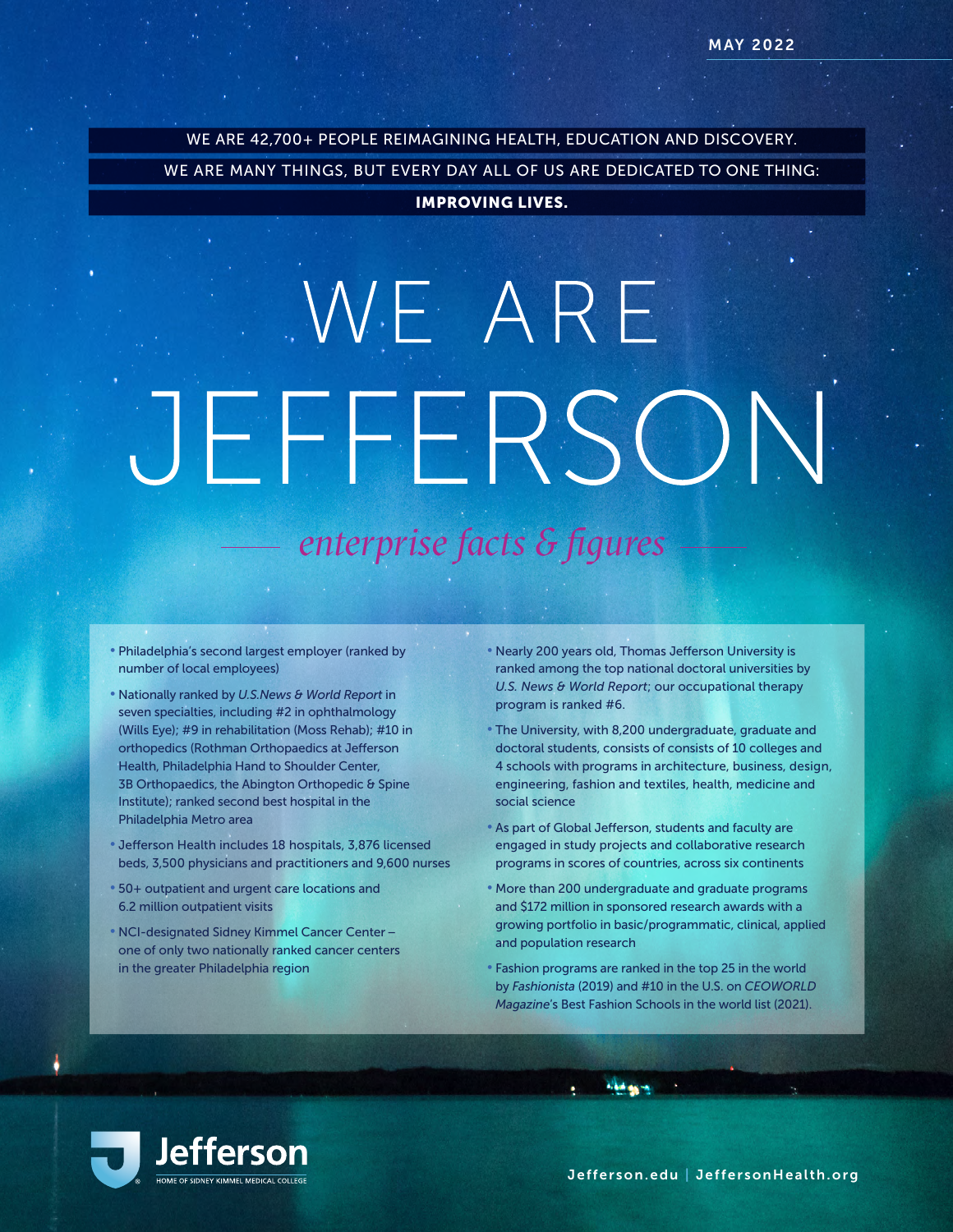## reimagine | The Campaign

**Reimagine** is our commitment to raising the resources it takes to change the world, not in a small way or a single way, but in multiple, meaningful ways swiftly and simultaneously. By focusing on four key themes, we're going to change the future for Philadelphia and beyond:

**People** Leading Optimistic Revolutions

**Spaces** that Heal and Inspire

**Communities** United for Health Equity

**Discoveries** that Improve Lives

This is your chance to make a difference. This is your moment to say, "i'm in."

[reimagine.jefferson.edu](https://giving.jefferson.edu/) // #iminforjefferson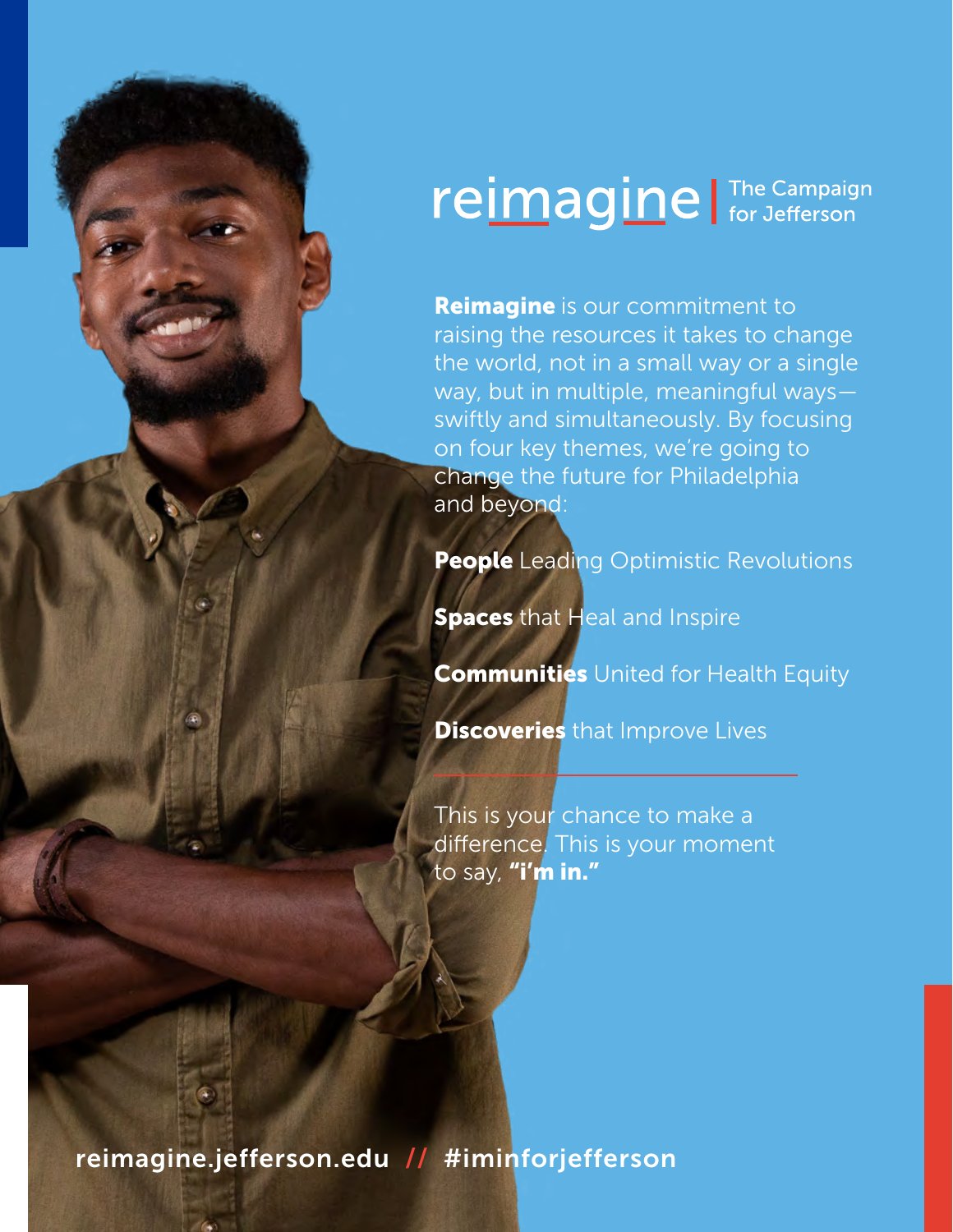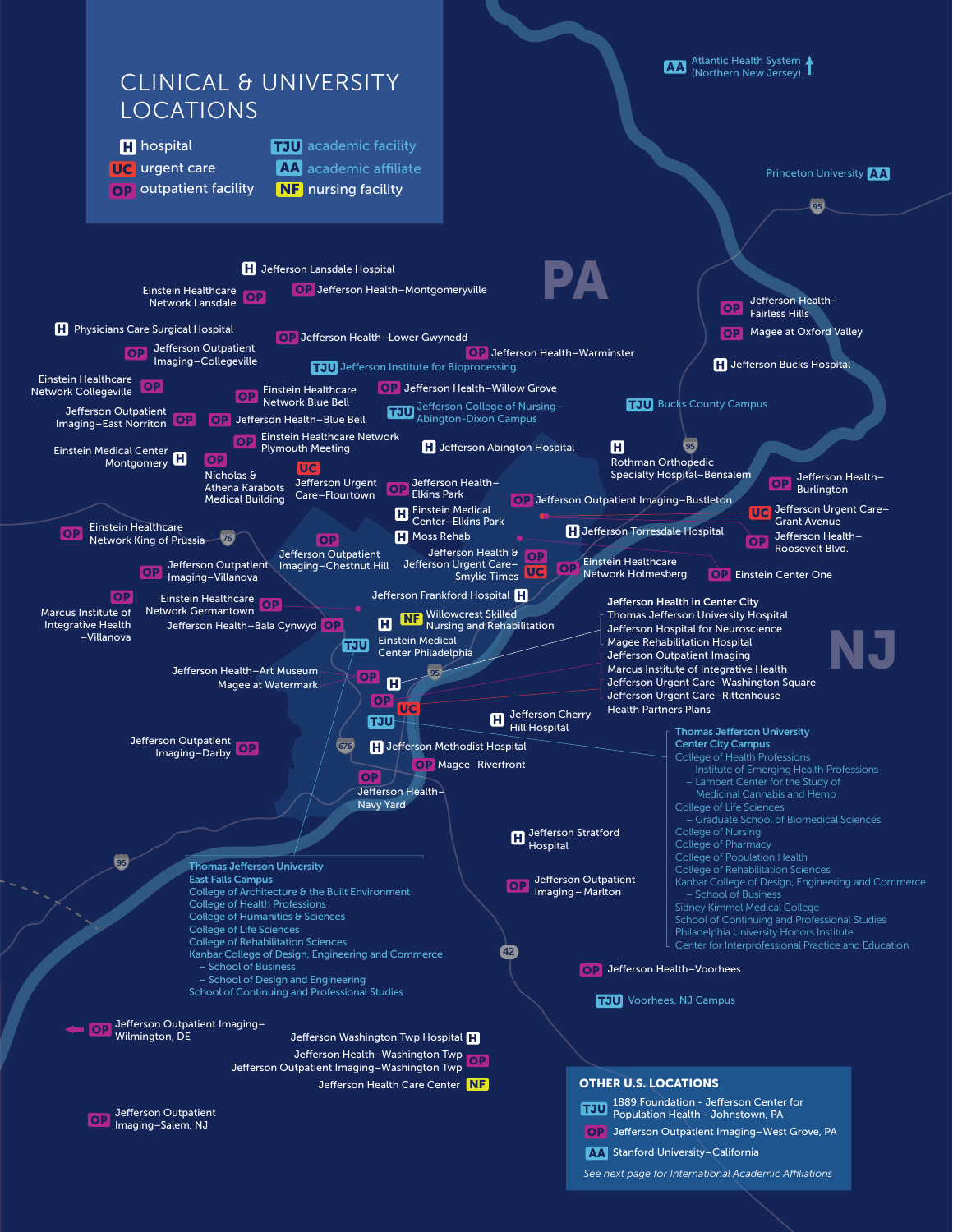## THE JEFFERSON ENTERPRISE

#### **UNIVERSITY**

#### Thomas Jefferson University

- College of Architecture & the Built Environment
- College of Health Professions
- Lambert Center for the Study of Medicinal Cannabis and Hemp
- Steve Korman Center for Community Engagement
- College of Humanities & Sciences
- College of Life Sciences
- Graduate School of Biomedical Sciences
- College of Nursing
- College of Pharmacy
- College of Population Health
- 1889 Foundation–Jefferson Center for Population Health, Johnstown, PA
- Main Line Health Center for Population Health Research at Lankenau Institute for Medical Research – Wynnewood, PA
- College of Rehabilitation Sciences
- Kanbar College of Design,
- Engineering and Commerce
- School of Business
- School of Design and Engineering
- Sidney Kimmel Medical College *(also the medical college for the state of Delaware)*
- School of Continuing and Professional Studies

#### Centers and Institutes

- Arlen Specter Center
- Autism Center of Excellence
- Cardeza Foundation for Hematologic Research
- Center for Connected Care
- Center for Injury Research and Prevention
- Center for Interprofessional Practice and Education
- Center for Outcomes and Measurement
- Center for Preservation of Modernism
- Center for Teaching Innovation and Nexus Learning
- Center for Translational Medicine
- Center of Immersive Arts for Health
- Computational Medicine Center
- Daniel Baugh Institute for Functional Genomics/Computational Biology
- Dr. Robert and Dorothy Rector Clinical Skills and Simulation Center
- Fashion and Textiles Futures Center
- Institute for Smart and Healthy Cities
- Institute of Emerging Health Professions
- Interdisciplinary Design and Experimental Architecture Lab
- Jefferson Clinical Research Institute
- Jefferson Vaccine Center
- Lab for Urban and Social Innovation
- Malawi Health and Design Collaborative
- Synesthetic Research and Design Lab
- Wills Vision Research Center at Jefferson

#### Global Centers

- Jefferson All-Island Ireland Center
- Jefferson Center for Global Engagement
- Jefferson Consortium of African Partners
- Jefferson India Center

#### • Jefferson Institute for Bioprocessing

- Jefferson Israel Center
- Jefferson Italy Center
- Jefferson Japan Center
- Jefferson Latin American Center
- National Center for Telehealth Education and Research
- Philadelphia University Honors Institute

#### International Academic Affiliations

- Ben-Gurion University of the Negev, Beersheba, Israel
- Catholic University and Gemelli University Hospital, Rome, Italy
- Politecnico di Milano, Italy
- CEA San Jose, Costa Rica
- CES University of Medellin
- Hebrew University, Jerusalem, Israel
- Jefferson Rome @ UARC CEA San Jose
- Kitasato University, Sagamihara-shi, Japan
- KLE University, Belgaum, India
- Technion–Israel Institute of Technology, Haifa, Israel
- Trinity College, Dublin, Ireland
- Ulster University, Belfast, Ireland
- University of Malawi, Blantyre, Malawi
- University of Oxford, Oxford, England
- Weizmann Institute of Science, Rehovot, Israel

• Family and Community Medicine • Gastroenterology and Hepatology

#### **RESEARCH**

- Applied
- Basic/Programmatic

• Digestive Diseases • Emergency Medicine • Endocrinology, Diabetes and Metabolic Diseases

- Clinical
- Population

• Geriatrics • Hematology • Imaging/Radiology • Infectious Diseases • Integrative Medicine • Internal Medicine • Medicine • Nephrology • Neurology

#### HEALTH SYSTEM

- Einstein Medical Center Elkins Park\*1
- Einstein Medical Center Montgomery<sup>1</sup>
- Einstein Medical Center Philadelphia\*1
- Jefferson Abington Hospital\*<sup>1</sup>
- Jefferson Bucks Hospital
- Jefferson Cherry Hill Hospital\*<sup>2</sup>
- Jefferson Frankford Hospital
- Jefferson Hospital for Neuroscience\*
- Jefferson Lansdale Hospital\*\*
- Jefferson Methodist Hospital\*
- Jefferson Stratford Hospital\*<sup>2</sup>
- Jefferson Torresdale Hospital<sup>2</sup>
- Jefferson Washington
- Township Hospital\*<sup>1</sup>
- Magee Rehabilitation Hospital (CARF accredited)
- MossRehab\* (CARF accredited)
- Physicians Care Surgical Hospital

CLINICAL SERVICES • Allergy and Immunology

• Anesthesiology • Bariatrics

• Behavioral Health

• Cancer • Cardiology

- Rothman Orthopaedic Specialty Hospital
- Thomas Jefferson University Hospital\*<sup>1</sup>

• Dermatology and Cutaneous Biology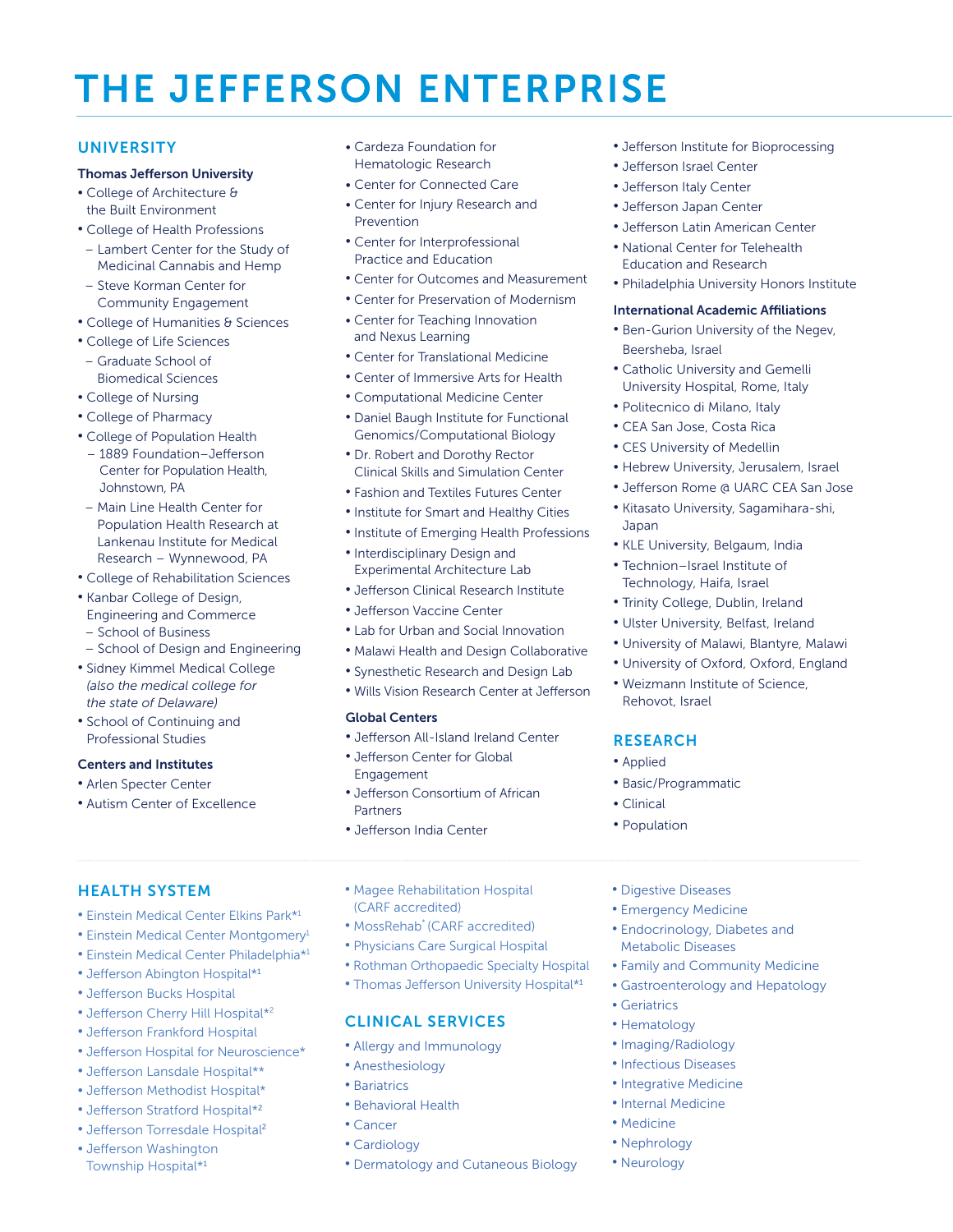- Neurosurgery
- Neurosciences
- Obstetrics/Gynecology
- Oncology
- Ophthalmology (Wills Eye)
- Oral and Maxillofacial Surgery
- Orthopedics/Musculoskeletal (3B Orthopaedics, Philadelphia Hand To Shoulder Center, Rothman Orthopaedics at Jefferson Health)
- Otolaryngology/Head and Neck Surgery
- Pathology
- Pediatrics (Nemours/Alfred I. duPont Hospital for Children)
- Population Health
- Primary Care
- Psychiatry
- Pulmonary
- Radiology
- Rehabilitation Medicine
- Respiratory Disease
- Rheumatology
- Stroke
- Surgery
- Transplant
- Trauma
- Urology
- Women and Children

*In addition, Jefferson physicians provide TeleHealth (virtual visit) services to thousands of patients.*

#### CLINICAL CENTERS/ RESEARCH INSTITUTES/ **NETWORKS**

Jane and Leonard Korman

Respiratory Institute *Jefferson Health and National Jewish Health* 

#### Marcus Institute of Integrative Health (Center City, Villanova)

#### Moss Rehabilitation Research Institute

#### Nicoletti Kidney Transplant Center

#### Sidney Kimmel Cancer Center

- Asplundh Cancer Pavilion • Neu Center for Supportive
- Medicine and Cancer Survivorship • Jefferson Washington
- Township Hospital
- Sidney Kimmel Cancer Network
- Brandywine Hospital–Tower Health
- Bryn Mawr Hospital–Main Line Health
- Delta Medix, PC
- Doylestown Hospital
- Easton Hospital
- Einstein Medical Center Philadelphia
- Hematology and Oncology Associates of Northeastern PA
- Jennersville Regional Hospital
- Lankenau Medical Center– Main Line Health
- Mercy Fitzgerald Hospital
- Mercy Nazareth Hospital
- Mercy Philadelphia Hospital
- Nazha Cancer Center
- Nemours/Alfred I. duPont Hospital for Children
- Northeast Radiation Oncology Center
- Paoli Hospital–Main Line Health
- Phoenixville Hospital–Tower Health
- Pottstown Hospital–Tower Health
- Reading Hospital–Tower Health
- Riddle Hospital–Main Line Health
- Sparta Cancer Center
- St. Francis Healthcare
- Trinitas Regional Medical Center
- Wills Eye Hospital

#### Vickie and Jack Farber Institute for Neuroscience

- Jefferson Abington Hospital
- Jefferson Hospital for Neuroscience
- Jefferson Washington Township Hospital
- Weinberg ALS Center
- Jefferson Health Neuroscience Network
- AtlantiCare Health Park at Hammonton
- AtlantiCare Regional Medical Center, Atlantic City Campus
- AtlantiCare Regional Medical Center, Mainland Campus
- Beebe Medical Center
- Berwick Hospital Center
- Brandywine Hospital–Tower Health
- Bryn Mawr Hospital–Main Line Health
- Chestnut Hill Hospital–Tower Health
- Doylestown Hospital
- Jennersville Regional Hospital
- Lankenau Medical Center– Main Line Health
- Mercy Fitzgerald Hospital
- Mercy Nazareth Hospital
- Mercy Philadelphia Hospital
- Moses Taylor Hospital
- Nemours/Alfred I. duPont Hospital for Children
- Paoli Hospital–Main Line Health
- Phoenixville Hospital–Tower Health
- Pottstown Hospital–Tower Health
- Regional Hospital of Scranton
- Shore Medical Center
- Tyler Memorial Hospital
- Wilkes-Barre General Hospital

#### EMERGENCY MEDICINE

- Emergency Departments:
- Einstein Medical Center Elkins Park, Montgomery and Philadelphia Hospitals
- Jefferson Abington and Lansdale Hospitals
- Jefferson Bucks, Frankford and Torresdale Hospitals
- Jefferson Hospital for Neuroscience (ED for Wills Eye Hospital)
- Jefferson Methodist Hospital
- Jefferson Cherry Hill, Stratford and Washington Township Hospitals
- Thomas Jefferson University Hospital
- Trauma Centers: Level I and Level II centers at Einstein Medical Center Philadelphia, Thomas Jefferson University Hospital, Jefferson Abington Hospital and Jefferson Torresdale Hospital
- Urgent Care Centers

**HOSPICE** 

• Telemedicine (JeffConnect) • JeffSTAT Air and Ground Transport Services

HOME HEALTH CARE/

• Adult and Pediatric Hospice • In-Home Personal care • Pediatric Hospice • Skilled Nursing Care • Physical Therapy • Speech Pathology • Home Health Aides • Occupational Therapy • Medical Social Service • Maternal-Child Home Health

1  *comprehensive stroke center* <sup>2</sup> *primary stroke center*

*\* Magnet designation from the American Nurses Credentialing Center for nursing excellence \*\* Pathway to Excellence® designation from the American Nurses Credentialing Center for sustaining a positive practice environment*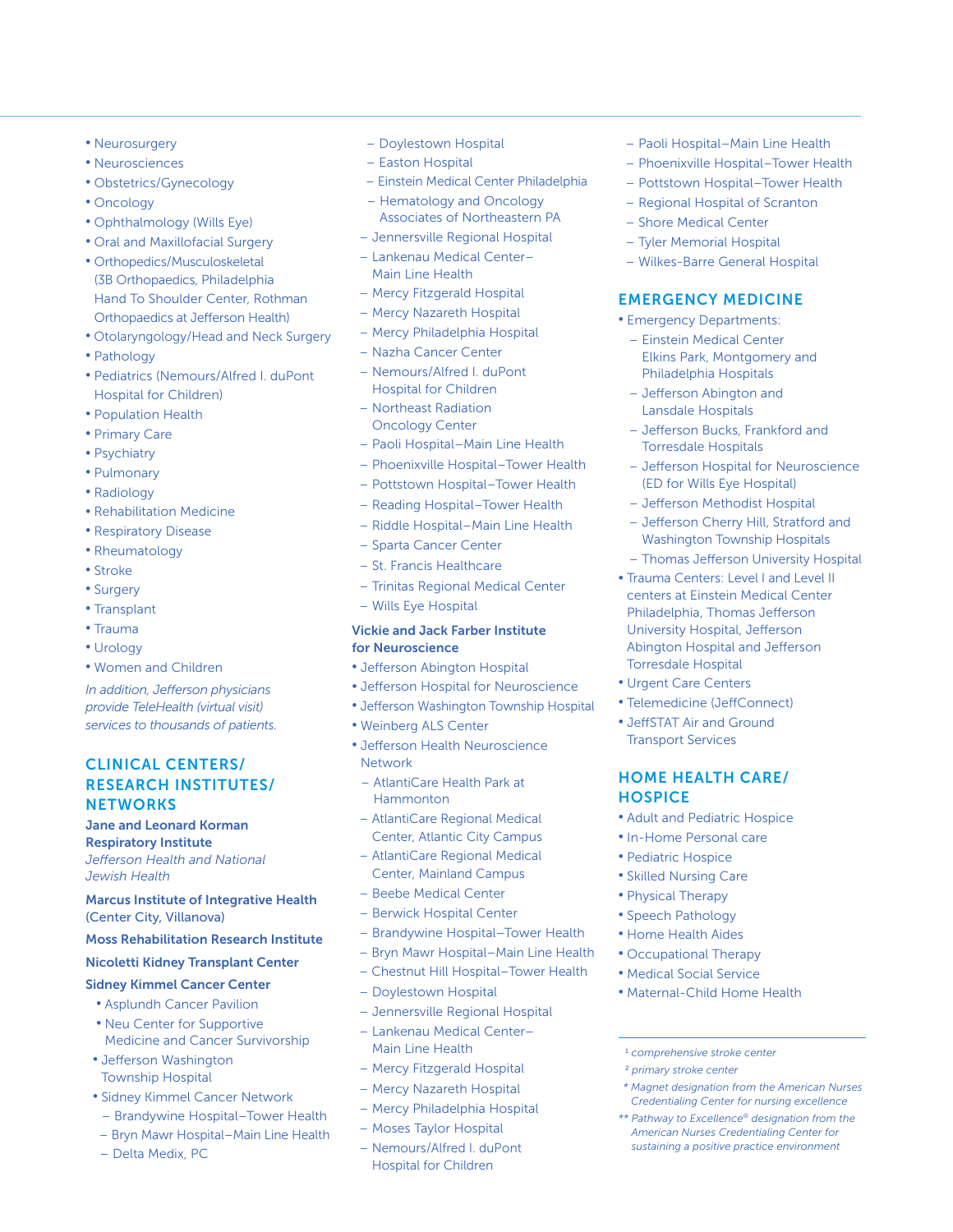## WHO ARE WE?

TEN.

3,500 PRACTITIONERS 1,900 FACULTY\* **+ 2,100** VOLUNTEERS PHYSICIANS & *(employed)* **9.600 NURSES\*** 

largest employer in Philadelphia . . . . . . . . . . . . . . . . . .



Our Sidney Kimmel Cancer Center is NCI-Designated.

42,700+

employees

### 1,000+ patents

for new drugs, software innovations, medical devices & diagnostic tools



programs in architecture, business, design, engineering, fashion, health, medicine, nursing, science, social science and textiles

Our University is ranked among the top national doctoral universities by *U.S. News & World Report*; our occupational therapy program is ranked #6.\*

17 NCAA Division II men's and women's athletic teams

. . . . . . . . . . . . . . . . . . .

success rate among undergraduates in

Fashion programs are ranked in the top 25 in the world by *Fashionista* (2019) and #10 in the U.S. on *CEOWORLD Magazine*'s Best Fashion Schools in the world list (2021). *\*\*2022 U.S.News & World Report Best Grad Schools*

### 8,200+ STUDENTS\* | 69,500 ALUMNI

#### CLINICAL OPERATING **STATISTICS**

inpatients 178,000

outpatients 6,200,000

gency visits 591,000

t surgeries 58,500

licensed beds 3,876

255 fellows

securing jobs or going on to graduate school 96.5%  $10$  Magnet® -designated hospitals

Nation's **9th best hospital** for physical rehabilitation (*U.S. News & World Report*)

**Model Center for Traumatic Brain Injury (MossRehab)** 

#### **COMMUNITY** CONTRIBUTIONS

Dedicating nearly \$600 million

in charitable care and community benefit

1,691 residents **S172 million** in sponsored research awards

*\*indicates paid full and part time All data is FY21 unless otherwise noted*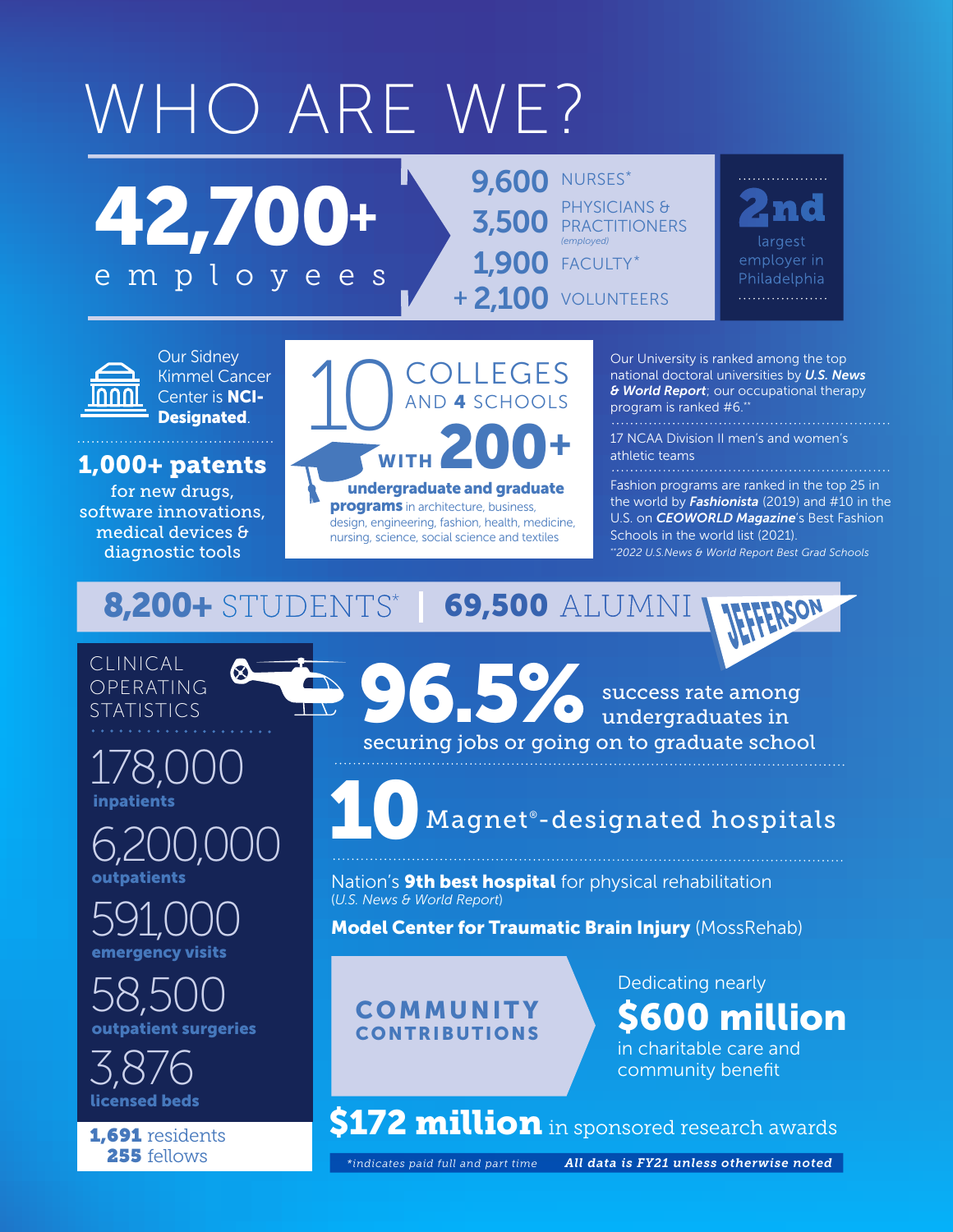### INTRODUCING

## Jefferson's Specialty Care Pavilion





Built to *Heal* Built to *Innovate* Built to *Comfort* Built to *Simplify* Built for *You* Built by *You*



At Jefferson, we don't just treat an illness—we treat the whole person.

By ensuring our clinical spaces are as comfortable and inviting as they are state-of-the-art, we will create an environment of patient-centered care like never before.

Shine your light of generosity. Illuminate a brighter and healthier future.

To learn more, please visit: [specialtycare.jeffersonhealth.org](https://specialtycare.jeffersonhealth.org/)